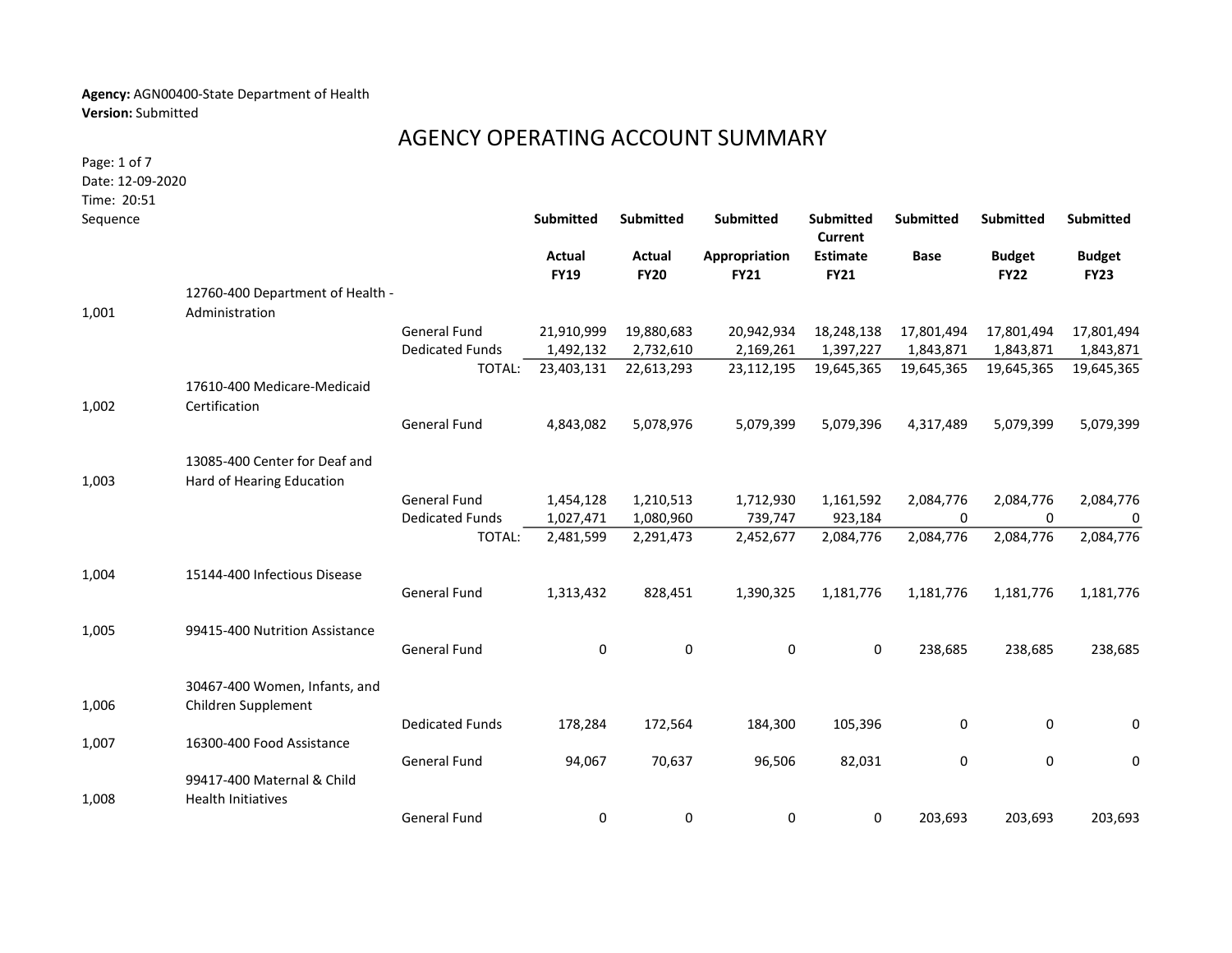| Page: 2 of 7 |                                                             |                        | <b>Submitted</b>      | <b>Submitted</b>             | <b>Submitted</b>             | <b>Submitted</b><br><b>Current</b> | <b>Submitted</b> | <b>Submitted</b>             | <b>Submitted</b>             |
|--------------|-------------------------------------------------------------|------------------------|-----------------------|------------------------------|------------------------------|------------------------------------|------------------|------------------------------|------------------------------|
|              |                                                             |                        | Actual<br><b>FY19</b> | <b>Actual</b><br><b>FY20</b> | Appropriation<br><b>FY21</b> | <b>Estimate</b><br><b>FY21</b>     | Base             | <b>Budget</b><br><b>FY22</b> | <b>Budget</b><br><b>FY23</b> |
| 1,009        | 30468-400 Maternal and Child<br><b>Health Supplement</b>    |                        |                       |                              |                              |                                    |                  |                              |                              |
|              | 13086-400 Statewide Child Fatality                          | <b>Dedicated Funds</b> | 143,724               | 88,086                       | 184,300                      | 64,200                             | 0                | 0                            | 0                            |
| 1,010        | Coordinator                                                 | <b>General Fund</b>    | 46,341                | 53,615                       | 55,339                       | 47,039                             | 0                | 0                            | 0                            |
| 1,011        | 30461-400 Children with Special<br><b>Health Care Needs</b> |                        |                       |                              |                              |                                    |                  |                              |                              |
|              |                                                             | <b>Dedicated Funds</b> | 10,381,711            | 13,539,016                   | 10,597,101                   | 15,826,000                         | 9,007,535        | 14,950,000                   | 14,950,000                   |
| 1,012        | 31210-400 CSHCN State/County                                | <b>Dedicated Funds</b> | 2,077                 | $-2,149$                     | 0                            | 0                                  | $\mathbf 0$      | 0                            | 0                            |
| 1,013        | 30420-400 Community Health<br>Centers                       |                        |                       |                              |                              |                                    |                  |                              |                              |
| 1,014        | 30443-400 Safety Pin Program                                | <b>Dedicated Funds</b> | 12,188,466            | 14,102,124                   | 14,453,000                   | 14,453,000                         | 12,285,050       | 14,453,000                   | 14,453,000                   |
|              | 53510-400 Immunizations and                                 | <b>Dedicated Funds</b> | 9,508,299             | 4,254,353                    | 5,500,000                    | 4,675,000                          | 4,500,000        | 4,500,000                    | 4,500,000                    |
| 1,015        | <b>Health Initiatives</b>                                   | <b>Dedicated Funds</b> | 2,670,123             | 9,110,160                    | 10,665,435                   | 9,122,523                          | 9,000,000        | 9,000,000                    | 9,000,000                    |
| 1,016        | 30418-400 Tobacco Use<br>Prevention and Cessation Program   |                        |                       |                              |                              |                                    |                  |                              |                              |
|              | 30425-400 Nurse Family                                      | <b>Dedicated Funds</b> | 5,515,765             | 8,847,692                    | 7,500,000                    | 6,375,000                          | 6,000,000        | 6,000,000                    | 6,000,000                    |
| 1,017        | Partnership                                                 | <b>Dedicated Funds</b> | 3,454,842             | 4,008,329                    | 5,000,000                    | 5,000,000                          | 4,500,000        | 4,500,000                    | 4,500,000                    |
| 1,018        | 31910-400 Newborn Screening<br>Program                      |                        |                       |                              |                              |                                    |                  |                              |                              |
| 1,019        | 31710-400 Local Health<br>Maintenance Fund                  | <b>Dedicated Funds</b> | 1,580,588             | 4,303,740                    | 2,677,762                    | 2,276,097                          | 2,276,097        | 2,276,097                    | 2,276,097                    |
|              |                                                             | <b>Dedicated Funds</b> | 3,891,465             | 3,883,886                    | 3,915,209                    | 3,915,209                          | 3,327,927        | 3,915,209                    | 3,915,209                    |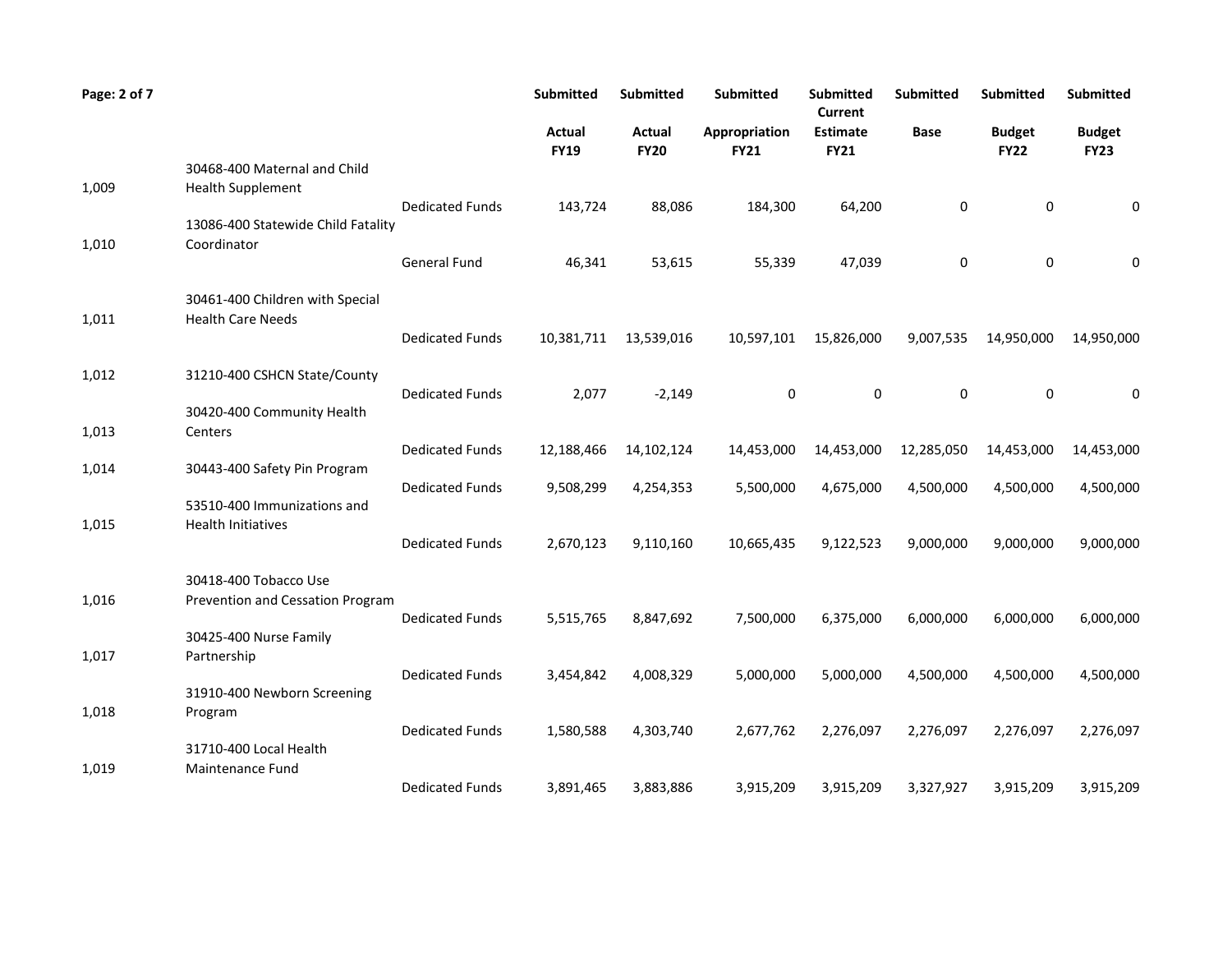| Page: 3 of 7 |                                                |                        | Submitted             | <b>Submitted</b>             | <b>Submitted</b>             | Submitted<br>Current           | <b>Submitted</b> | <b>Submitted</b>             | Submitted                    |
|--------------|------------------------------------------------|------------------------|-----------------------|------------------------------|------------------------------|--------------------------------|------------------|------------------------------|------------------------------|
|              |                                                |                        | Actual<br><b>FY19</b> | <b>Actual</b><br><b>FY20</b> | Appropriation<br><b>FY21</b> | <b>Estimate</b><br><b>FY21</b> | <b>Base</b>      | <b>Budget</b><br><b>FY22</b> | <b>Budget</b><br><b>FY23</b> |
|              | 30416-400 Local Health                         |                        |                       |                              |                              |                                |                  |                              |                              |
| 1,020        | Department Account                             | <b>Dedicated Funds</b> | 2,990,606             | 2,998,184                    | 3,000,000                    | 3,000,000                      | 2,550,000        | 3,000,000                    | 3,000,000                    |
| 1,021        | 30479-400 OB Navigator Program                 | <b>Dedicated Funds</b> | 0                     | 2,994,910                    | 3,300,000                    | 3,300,000                      | 3,000,000        | 3,000,000                    | 3,000,000                    |
| 1,022        | 46000-400 Civil Money Penalties                |                        |                       |                              |                              |                                |                  |                              |                              |
|              | 59820-400 DHHS CIVIL MONEY                     | <b>Dedicated Funds</b> | 662,609               | 5,608,252                    | 2,033,118                    | 100,000                        | 100,000          | 100,000                      | 100,000                      |
| 1,023        | PENALTIES                                      | <b>Dedicated Funds</b> | 0                     | 644,280                      | $\Omega$                     | 2,604,401                      | 2,604,401        | 2,604,401                    | 2,604,401                    |
| 1,024        | 30459-400 Minority Health<br>Initiative        |                        |                       |                              |                              |                                |                  |                              |                              |
|              |                                                | <b>Dedicated Funds</b> | 2,001,268             | 2,473,500                    | 2,473,500                    | 2,473,500                      | 2,473,500        | 2,473,500                    | 2,473,500                    |
| 1,025        | 30434-400 Minority Epidemiology                |                        |                       |                              |                              |                                |                  |                              |                              |
| 1,026        | 99416-400 HIV/AIDs Services                    | <b>Dedicated Funds</b> | 112,476               | 618,375                      | 618,375                      | 618,375                        | 618,375          | 618,375                      | 618,375                      |
|              |                                                | <b>Dedicated Funds</b> | 0                     | 0                            | 0                            | 0                              | 2,292,695        | 2,292,695                    | 2,292,695                    |
| 1,027        | 14912-400 AIDS Care Coordination               |                        |                       |                              |                              |                                |                  |                              |                              |
| 1,028        | 30464-400 HIV/AIDS Services                    | General Fund           | 270,610               | 273,398                      | 278,981                      | 237,133                        | 0                | 0                            | 0                            |
| 1,029        | 30465-400 AIDS Education                       | <b>Dedicated Funds</b> | 648,270               | 1,952,666                    | 1,992,517                    | 1,693,640                      | 0                | 0                            | 0                            |
|              |                                                | <b>Dedicated Funds</b> | 469,189               | 512,235                      | 653,603                      | 555,562                        | 0                | 0                            | 0                            |
| 1,030        | 30463-400 Area Health Education<br>Centers     |                        |                       |                              |                              |                                |                  |                              |                              |
|              | 53110-400 Spinal Cord and Brain                | <b>Dedicated Funds</b> | 1,587,786             | 1,026,150                    | 2,630,676                    | 2,236,075                      | 2,236,075        | 2,236,075                    | 2,236,075                    |
| 1,031        | Injury                                         |                        |                       |                              |                              |                                |                  |                              |                              |
| 1,032        | 46025-400 Public Health Quality<br>Improvement | <b>Dedicated Funds</b> | 2,164,906             | 2,146,350                    | 2,551,946                    | 2,169,153                      | 1,600,000        | 1,600,000                    | 1,600,000                    |
|              |                                                | <b>Dedicated Funds</b> | 0                     | 1,797,779                    | 0                            | 0                              | 0                | 0                            | 0                            |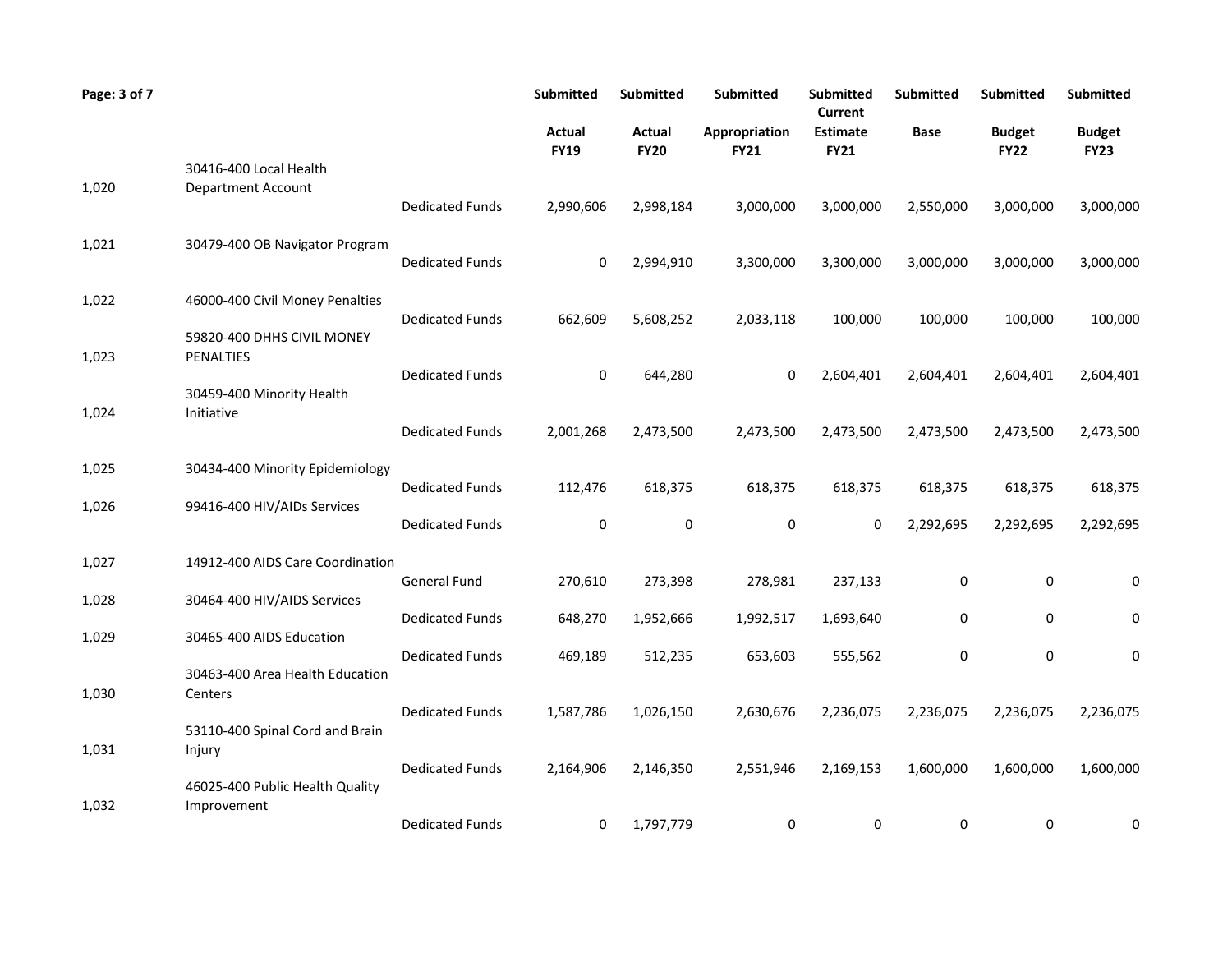| Page: 4 of 7 |                                             |                           | <b>Submitted</b>      | <b>Submitted</b>      | Submitted                    | <b>Submitted</b><br>Current    | <b>Submitted</b> | Submitted                    | <b>Submitted</b>             |
|--------------|---------------------------------------------|---------------------------|-----------------------|-----------------------|------------------------------|--------------------------------|------------------|------------------------------|------------------------------|
|              |                                             |                           | Actual<br><b>FY19</b> | Actual<br><b>FY20</b> | Appropriation<br><b>FY21</b> | <b>Estimate</b><br><b>FY21</b> | <b>Base</b>      | <b>Budget</b><br><b>FY22</b> | <b>Budget</b><br><b>FY23</b> |
| 1,033        | 30466-400 State Chronic Diseases            |                           |                       |                       |                              |                                |                  |                              |                              |
| 1,034        | 30455-400 Sickle Cell                       | <b>Dedicated Funds</b>    | 614,276               | 839,131               | 862,488                      | 733,114                        | 733,114          | 733,114                      | 733,114                      |
|              |                                             | <b>Dedicated Funds</b>    | 318,472               | 611,428               | 750,000                      | 637,500                        | 637,500          | 637,500                      | 637,500                      |
| 1,035        | 99413-400 Cancer Prevention                 |                           |                       |                       |                              |                                |                  |                              |                              |
| 1,036        | 30457-400 Cancer Registry                   | <b>Dedicated Funds</b>    | 0                     | 0                     | 0                            | 0                              | 505,646          | 564,502                      | 564,502                      |
|              |                                             | <b>Dedicated Funds</b>    | 441,863               | 342,252               | 488,375                      | 415,119                        | 0                | 0                            | 0                            |
|              | 44305-400 Breast and Cervical               |                           |                       |                       |                              |                                |                  |                              |                              |
| 1,037        | Cancer Program                              | <b>Dedicated Funds</b>    | 60,362                | 103,377               | 106,575                      | 90,589                         | $\pmb{0}$        | 0                            | 0                            |
|              | 30454-400 Cancer Education and              |                           |                       |                       |                              |                                |                  |                              |                              |
| 1,038        | Diagnosis - Breast Cancer                   | <b>Dedicated Funds</b>    | 33,172                | 67,096                | 69,172                       | 58,796                         | 0                | 0                            | 0                            |
|              | 30445-400 Hearing and Blind                 |                           |                       |                       |                              |                                |                  |                              |                              |
| 1,039        | Services                                    |                           |                       |                       |                              |                                |                  |                              |                              |
|              | 30449-400 Opioid Overdose                   | <b>Dedicated Funds</b>    | 476,252               | 375,000               | 500,000                      | 375,000                        | 425,000          | 425,000                      | 425,000                      |
| 1,040        | Intervention                                |                           |                       |                       |                              |                                |                  |                              |                              |
|              |                                             | <b>Dedicated Funds</b>    | 250,000               | 244,988               | 250,000                      | 250,000                        | 212,500          | 250,000                      | 250,000                      |
| 1,041        | 43984-400 Non-Profit Grants Fund            |                           |                       |                       |                              |                                |                  |                              |                              |
|              |                                             | <b>Dedicated Funds</b>    | 117,256               | 239,415               | 0                            | 0                              | 150,000          | 150,000                      | 150,000                      |
|              |                                             | Transferred<br>Funding In | 0                     | 900,000               | 900,000                      | 900,000                        | 900,000          | 900,000                      | 900,000                      |
|              |                                             | TOTAL:                    | 117,256               | 1,139,415             | 900,000                      | 900,000                        | 1,050,000        | 1,050,000                    | 1,050,000                    |
|              | 46300-400 Anatomical Gift                   |                           |                       |                       |                              |                                |                  |                              |                              |
| 1,042        | Organizations                               | <b>Dedicated Funds</b>    | 176,736               | 204,964               | 131,900                      | 204,964                        | 112,115          | 112,115                      | 112,115                      |
|              | 34710-400 Motor Fuel Inspection             |                           |                       |                       |                              |                                |                  |                              |                              |
| 1,043        | Program                                     |                           |                       |                       |                              |                                |                  |                              |                              |
|              |                                             | <b>Dedicated Funds</b>    | 186,733               | 188,315               | 239,125                      | 203,256                        | 203,256          | 203,256                      | 203,256                      |
| 1,044        | 46304-400 Medicaid<br>Reimbursement for Lab |                           |                       |                       |                              |                                |                  |                              |                              |
|              |                                             | <b>Dedicated Funds</b>    | 61,715                | 197,759               | 146,183                      | 124,255                        | 124,255          | 124,255                      | 124,255                      |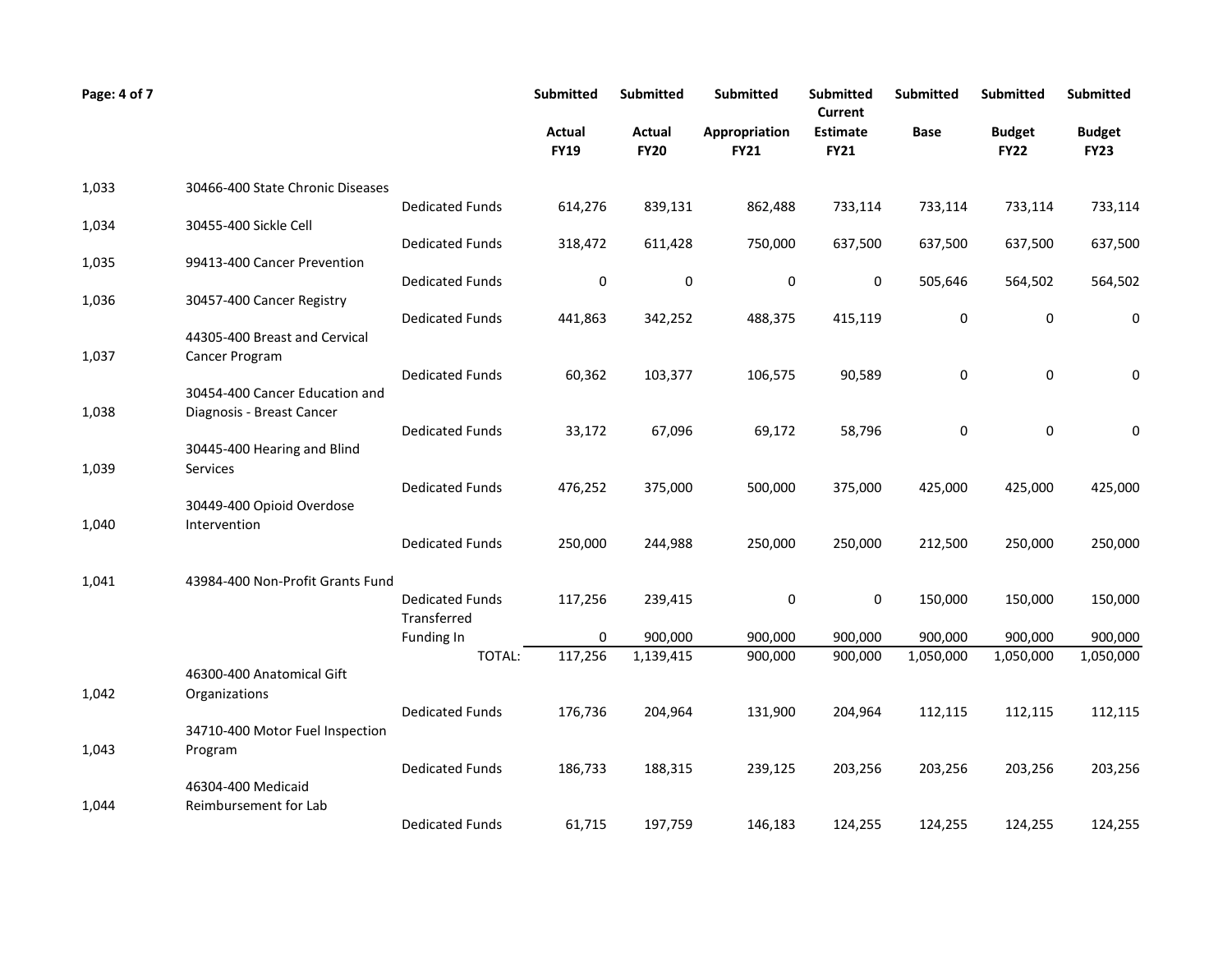| Page: 5 of 7 |                                                                 |                        | Submitted             | Submitted                    | <b>Submitted</b>             | <b>Submitted</b><br><b>Current</b> | <b>Submitted</b> | <b>Submitted</b>             | <b>Submitted</b>             |
|--------------|-----------------------------------------------------------------|------------------------|-----------------------|------------------------------|------------------------------|------------------------------------|------------------|------------------------------|------------------------------|
|              |                                                                 |                        | Actual<br><b>FY19</b> | <b>Actual</b><br><b>FY20</b> | Appropriation<br><b>FY21</b> | <b>Estimate</b><br><b>FY21</b>     | Base             | <b>Budget</b><br><b>FY22</b> | <b>Budget</b><br><b>FY23</b> |
| 1,045        | 31110-400 Adoption History                                      | <b>Dedicated Funds</b> | 192,350               | 189,420                      | 195,163                      | 165,889                            | 165,889          | 165,889                      | 165,889                      |
| 1,046        | 43990-400 ISDH Indirect Revenue<br>46100-400 Black and Minority | <b>Dedicated Funds</b> | 163,831               | 60,779                       | 0                            | 0                                  | 0                | 0                            | 0                            |
| 1,047        | <b>Health Fair</b>                                              | <b>Dedicated Funds</b> | 131,303               | 79,250                       | 133,583                      | 131,900                            | 113,545          | 133,583                      | 133,583                      |
| 1,048        | 30430-400 Prenatal Substance Use<br>& Prevention                | <b>Dedicated Funds</b> | 116,336               | 52,845                       | 119,965                      | 101,971                            | 101,971          | 101,971                      | 101,971                      |
| 1,049        | 30469-400 Tuberculosis Treatment                                |                        |                       |                              |                              |                                    |                  |                              |                              |
| 1,050        | 30439-400 Office of Women's<br>Health                           | <b>Dedicated Funds</b> | 0                     | 0                            | 100,000                      | 85,000                             | 85,000           | 100,000                      | 100,000                      |
|              |                                                                 | <b>Dedicated Funds</b> | 96,870                | 95,985                       | 96,970                       | 82,425                             | 82,425           | 82,425                       | 82,425                       |
| 1,051        | 34610-400 Birth Problems Registry                               | <b>Dedicated Funds</b> | 15,243                | 73,105                       | 73,517                       | 62,490                             | 62,490           | 62,490                       | 62,490                       |
| 1,052        | 45980-400 Board of Health<br>Conferences                        | <b>Dedicated Funds</b> | 65,037                | 35,565                       | 43,401                       | 36,891                             | 36,891           | 36,891                       | 36,891                       |
| 1,053        | 47930-400 Weights and Measures<br>Fund                          |                        |                       |                              |                              |                                    |                  |                              |                              |
| 1,054        | 30453-400 Donated Dental<br>Services                            | <b>Dedicated Funds</b> | 6,135                 | 59,189                       | 7,106                        | 6,040                              | 6,040            | 6,040                        | 6,040                        |
|              | 54210-400 Lead Accreditation                                    | <b>Dedicated Funds</b> | 30,059                | 33,305                       | 34,335                       | 29,184                             | 29,184           | 29,184                       | 29,184                       |
| 1,055        | Program (AIR)                                                   | <b>Dedicated Funds</b> | 30,218                | 15,523                       | 30,478                       | 25,906                             | 25,906           | 25,906                       | 25,906                       |
| 1,056        | 46110-400 Childhood Lead/Abels<br>Program                       | <b>Dedicated Funds</b> | 0                     | 4,134                        | 0                            | 0                                  | 0                | 0                            | 0                            |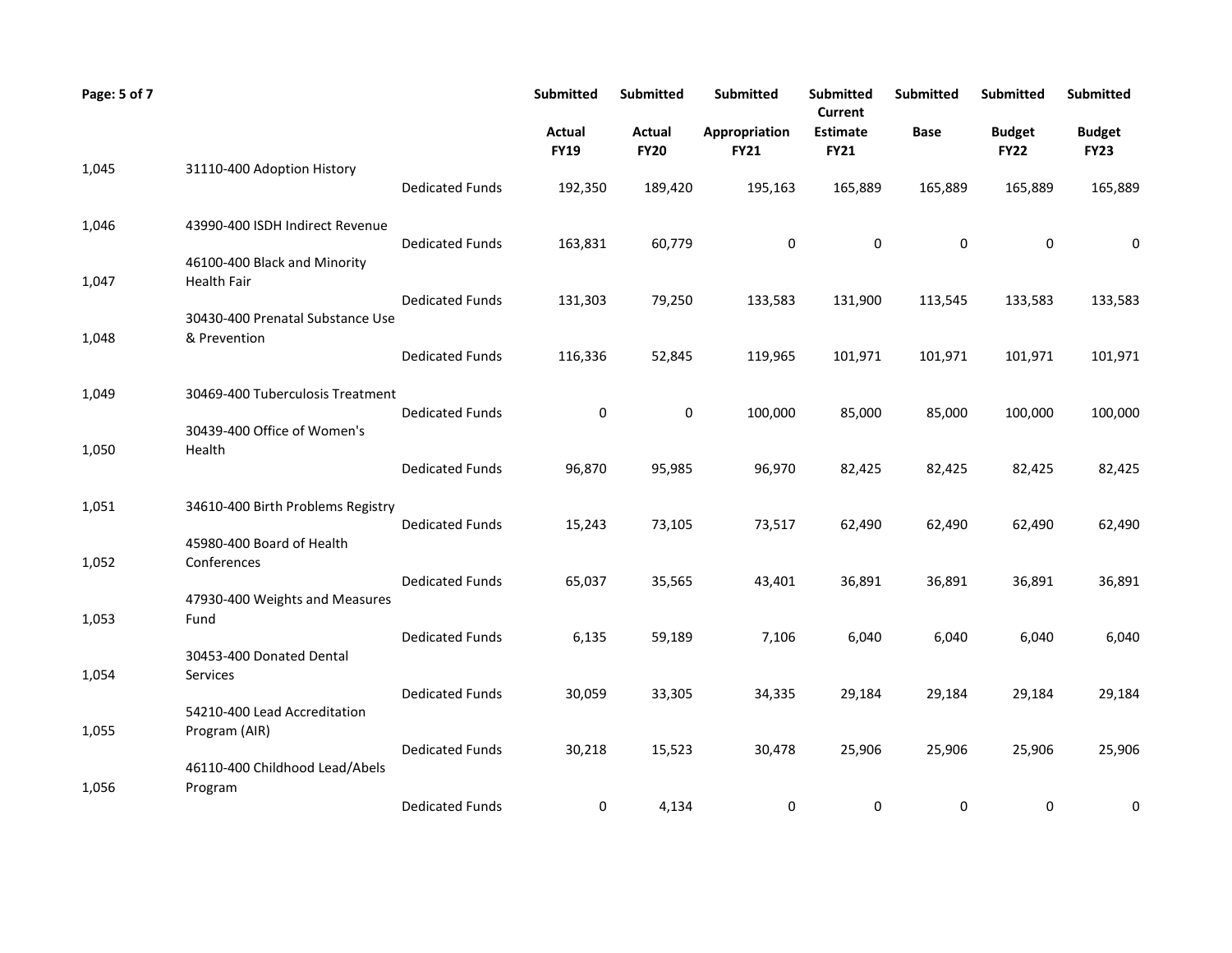| Page: 6 of 7 |                                                                            |                                     | Submitted                      | <b>Submitted</b>             | <b>Submitted</b>             | <b>Submitted</b><br><b>Current</b> | Submitted                                                   | <b>Submitted</b>             | <b>Submitted</b>             |
|--------------|----------------------------------------------------------------------------|-------------------------------------|--------------------------------|------------------------------|------------------------------|------------------------------------|-------------------------------------------------------------|------------------------------|------------------------------|
|              |                                                                            |                                     | Actual<br><b>FY19</b>          | <b>Actual</b><br><b>FY20</b> | Appropriation<br><b>FY21</b> | <b>Estimate</b><br><b>FY21</b>     | <b>Base</b>                                                 | <b>Budget</b><br><b>FY22</b> | <b>Budget</b><br><b>FY23</b> |
|              | 43995-400 Public Water Systems                                             |                                     |                                |                              |                              |                                    |                                                             |                              |                              |
| 1,057        | Analysis                                                                   | <b>Dedicated Funds</b>              | 4,047                          | 18,584                       | 200,000                      | 18,583                             | 0                                                           | 0                            | 0                            |
| 1,058        | 43710-400 Water Testing and Fees                                           | <b>Dedicated Funds</b>              | 47,377                         | 33,146                       | 39,300                       | 33,405                             | 51,988                                                      | 51,988                       | 51,988                       |
| 1,059        | 46130-400 Indiana Governor's<br>Council for Physical Fitness and<br>Sports |                                     |                                |                              |                              |                                    |                                                             |                              |                              |
|              |                                                                            | <b>Dedicated Funds</b>              | 0                              | 13,174                       | 0                            | 0                                  | 0                                                           | 0                            | 0                            |
| 1,060        | 33710-400 Radon Gas Trust Fund                                             | <b>Dedicated Funds</b>              | 0                              | 2,793                        | 10,670                       | 9,070                              | 9,070                                                       | 9,070                        | 9,070                        |
|              | 44390-400 Heirloom Birth                                                   |                                     |                                |                              |                              |                                    |                                                             |                              |                              |
| 1,061        | Certificate                                                                |                                     |                                |                              |                              |                                    |                                                             |                              |                              |
|              |                                                                            | <b>Dedicated Funds</b>              | 0                              | 5,179                        | 0                            | 0                                  | 0                                                           | 0                            | 0                            |
| 1,062        | 61910-400 ISDH DHHS Fund                                                   | <b>Federal Funds</b><br>Transferred |                                | 125,124,425 222,187,887      |                              |                                    | 113,819,303 232,662,224 232,662,224 232,662,224 232,662,224 |                              |                              |
|              |                                                                            | Funding In                          | 203,453                        | 5,147,265                    | 2,809,620                    | 2,809,620                          | 2,809,620                                                   | 2,809,620                    | 2,809,620                    |
| 1,063        | 61900-400 ISDH - DOAG Fund                                                 |                                     | TOTAL: 125,327,878 227,335,152 |                              |                              |                                    | 116,628,923 235,471,844 235,471,844 235,471,844 235,471,844 |                              |                              |
|              |                                                                            | <b>Federal Funds</b><br>Transferred |                                | 111,691,384 152,276,439      |                              |                                    | 135,016,883 152,521,744 152,521,744 152,521,744 152,521,744 |                              |                              |
|              |                                                                            | Funding In                          | 77,815                         | 77,815                       | 38,648                       | 77,815                             | 77,815                                                      | 77,815                       | 77,815                       |
|              |                                                                            |                                     | TOTAL: 111,769,199 152,354,254 |                              |                              |                                    | 135,055,531 152,599,559 152,599,559 152,599,559 152,599,559 |                              |                              |
|              | 61940-400 Indiana Dept. of<br>Health/Dept. of Homeland Security            |                                     |                                |                              |                              |                                    |                                                             |                              |                              |
| 1,064        | Fund                                                                       |                                     |                                |                              |                              |                                    |                                                             |                              |                              |
|              |                                                                            | <b>Federal Funds</b>                | 256,695                        | 215,293                      | 262,074                      | 212,793                            | 212,793                                                     | 212,793                      | 212,793                      |